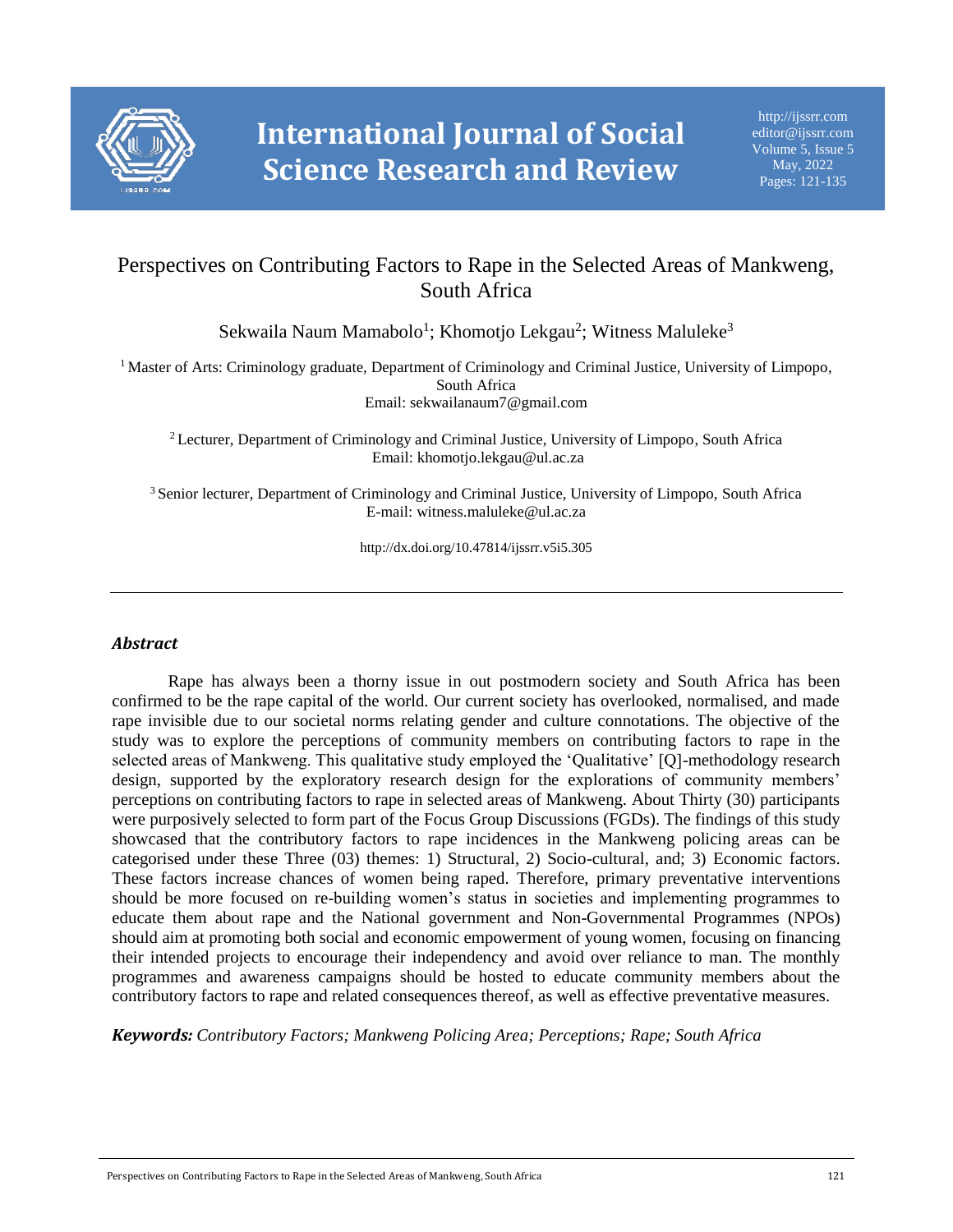

# *1. Introduction and Background*

Rape is one of the issues that have been studied by most 'Social Scientists' (Richter, Norris & Ramjith: 2015; Mukanangana, Moyo, Zyoushe, Rusinga: 2014; and Van Decraen, Michelelsen, Herbots, Van-Rossem & Temmerman: 2012). The underlying controversy is an escapable issue of what exactly causes rape to occur, or rather what drives the potential offender or perpetrator to go out willingly and find a suitable target to rape. Most of their research studies has been done from the developing countries such as South Africa, Zimbabwe, and Rwanda, and developed countries such as Denmark, Canada and America with the motive of investigating people who reported the experience of forced penetrative sex over the course of their lifetime. However, research on rape has also expanded over some years, where the focus was on both women and men to figure out what the causes of rape may be. The reviewed studies by the mentioned Social Scientist revealed that the motives and causes of rape might slightly vary between countries and between areas within countries. Some of these factors may be explained by structural, socio- cultural and economic factors; however, some factors may also be included besides those that have been mentioned. This research has not been undertaken to investigate all the factors that might be the causes of rape, rather it has been conducted to explore the perceptions of community members on contributing factors of rape in Mankweng selected areas.

Searles and Berger (1987) (in Cowan, 2000) provides that rape refers to a non-consensual sexual penetration of an adult or child obtained by threat, physical force or when the victim is not capable of giving consent due to mental retardation or mental illness, or intoxication. They further state that, there are four different types of rape, namely, acquaintance and date rape, stranger rape, and spousal rape, however, Cowan (2000) shares that acquaintance rape is the most common type of rape. The sections to be covered herewith include the nature of rape; the historical, social, and economic contexts of rape. That is how the past and current communities perceive rape and how does the monetary values in exchange of sexual pleasure bring about rape and to what extend does it have effect of the victims of rape and the community at large.

 **Historical context of rape:** South Africa before independence, had a substantial male's population who were engaged in a military context where both males and many blacks were absorbed into the liberation struggle (Mudzana, 2016). They were, furthermore, taught violence behavior as a legitimate means of resolving conflict, a culture of being tough, aggressive, brutal, and competitive masculinity was also promoted. This is how culture of violence in men was initiated. Despite a peaceful change from apartheid to a democratic country that it is now, it is unfortunate that Gender-Based Violence (GBV) including rape cases continue to rise. The dehumanisation imposed by apartheid system as well as levels of force used, on one hand to enforce the policies and, on the other to resist them. (Rape Crisis, 2015) suggests that apartheid in one way or another affected every person in South Africa, the entire nation.

 **The social context of rape:** Most men are fixed in gender norms whereby they have traditional perceptions of masculinity, which resulted in gender inequality. Due to this gender inequality in South African societies, women have limited power and authority while males impose notions of masculinity, controlling and perceiving that they own women sexuality. This controlling power of men is also somewhat strengthened by women's economic dependence on men. De Vries (2014) states that a man might be the sole provider of a woman in such that, a woman is forced to have sex with him so that he keeps on providing. Due to a man providing for basic needs, a woman may have no other way out of the relationship, leading to tolerance and acceptance of rape. This in turn, makes young females more vulnerable to rape because they find it difficult to protect themselves from sexual exploitation (Jewkes, 2002). Thus, the experiences of rape in South African societies at this stage have become a norm (Mudzana, 2016).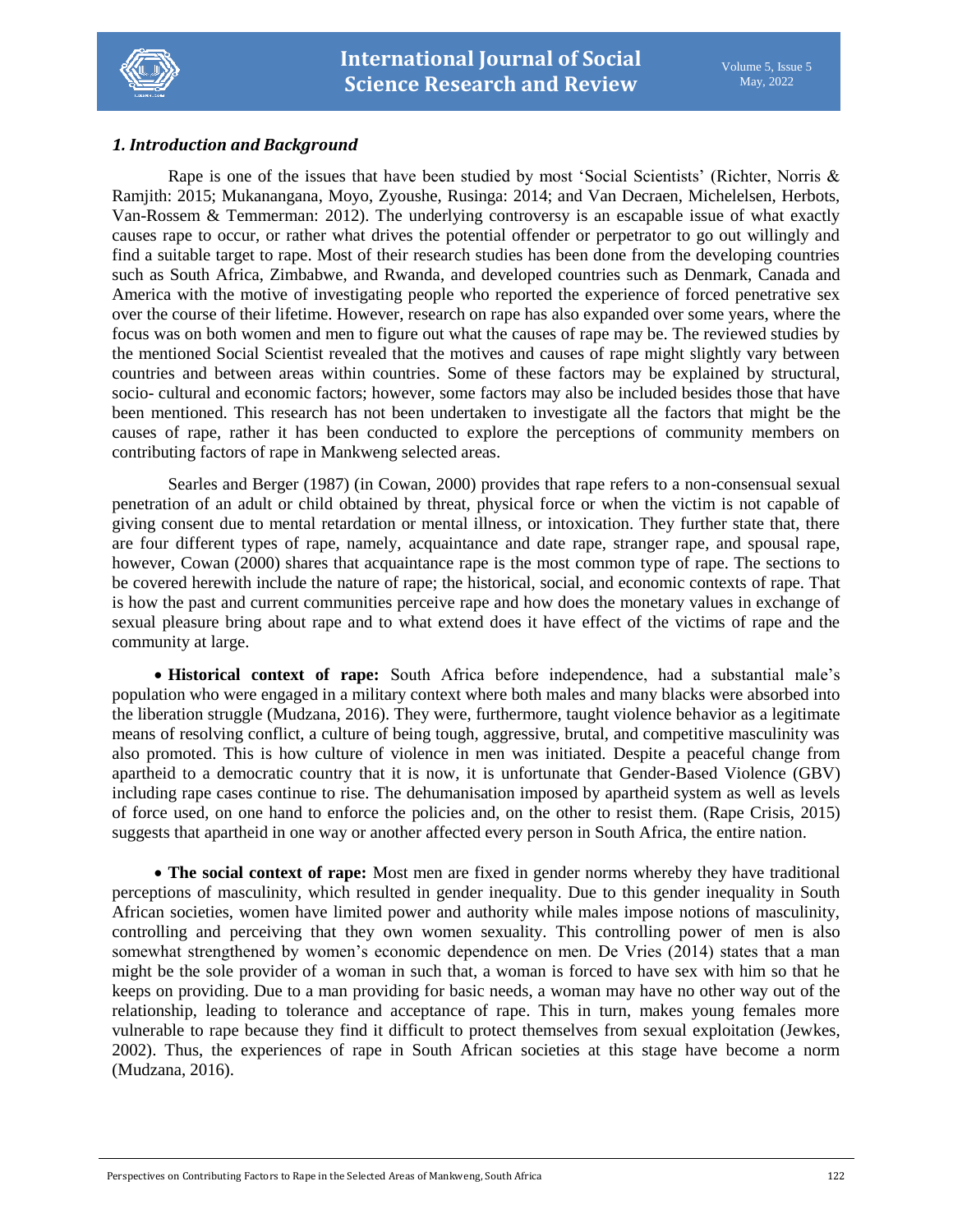

 **The economical context of rape:** Poverty and unemployment are one of the factors amongst other factors that expose mostly black females to socio-economic vulnerability such as engaging in transactional sex (Jewkes, 2002). This author further mentions that when people engage in transactional sex, they end up being raped and are afraid to seek help. The legacies of colonisation and apartheid legacies resulted in poverty and unemployment which in turn had and still has a great impact on adolescents particularly black adolescents because they are most socio-economically vulnerable as their parents are most likely unemployed or in menial jobs. As such, they cannot afford to live in high security areas where rape is less likely to occur.

In support of the presented discussions in this section, it can be deduced that poverty can increase people's vulnerabilities to sexual exploitations in schools, workplace and to engage in prostitution, sex trafficking, as well as drug trade and those with lower socio-economic status are at greater risk for violence, including rape (Jewkes, Sen & Garcia- Moreno, 2002). In support of these assertions, majority of the selected participants to this study, agreed with the cited authors by indicating many people give-in to rape because of their economic status. If an individual does not find any means to provide for their needs, they often resort getting involved with a man for sexual intercourse in exchange of money, material things or other favours and even if rape takes place or sexual exploitation occurs during this period, such person does not have power to report it to the local police or close person, in fear of losing the gained favours.

# *2. Problem Formulations*

There have certainly been a substantial number of articles written on sexual assault and rape (Mudzana, 2016). They, however, have not covered the entire field of possible topics for scholarly investigation. They have rather centred their focus on the reactions of the victim towards rape, police and NGOs' interventions, the nature of the offence, treatment of the offender and treatment of the victim (Ghanotakis, Bruins, Peacock, Redpath & Swart, 2007). However, not much research has been done in the previous studies on perceptions of community members on contributing factors to rape. South Africa is among the countries with the highest rape incidents, with a total number of 206144 reported cases over the past 5 years, (Crime Statistics South Africa [Crime Stats SA], 2019), Limpopo Province with a record of 10 087 reported rape cases and Mankweng with a total of 552 reported rape cases for the past five years (Crime Stats SA, 2019).

| <b>Crime category</b> | <b>Scene of crime</b>                            | <b>Number of reported cases</b> |
|-----------------------|--------------------------------------------------|---------------------------------|
| Rape                  | Ga Makanye; Ga Thoka and Mamaakela               | 184                             |
|                       | Mentz; Malesa and Segoreng                       | 173                             |
|                       | Nobody; Sekgapeng, Ngwanalaka, Matsiokwana,      | 168                             |
|                       | Mafeane, Moshate, Ramathope, Moruleng Extension, |                                 |
|                       | Morongoa Park and Nchichane                      |                                 |
|                       | Nobody Mothapo, Thakgalang, Madikoto and         | 84                              |
|                       | Reconstruction and Development Programme (RDP)   |                                 |
|                       | Viking; Thabakgone, Mahlanhle, Komaneng, Sahara, | 71                              |
|                       | Mongwaneng, Monywaneng, Thune, Ga Kgole,         |                                 |
|                       | Mamphaka, Moshate and Kgwara                     |                                 |
|                       | Mankweng Zone A; B, C                            | 71                              |
|                       |                                                  | 751                             |

Table 1. Rape reported cases from 2014/01/01 to 2019/12/31 at Mankweng policing area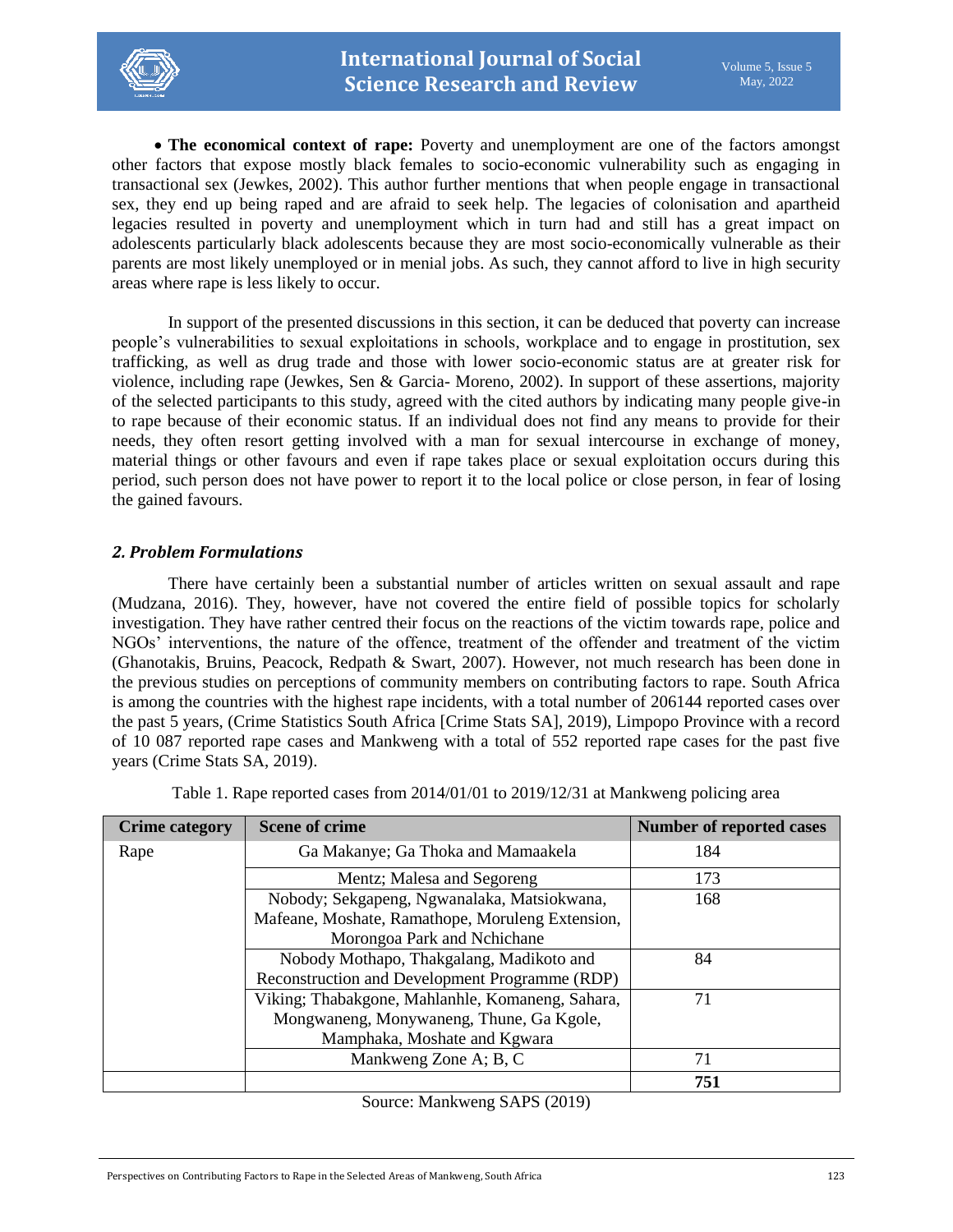

Table 1 illustrates the number of reported rape cases in Mankweng area from the year 2014 to 2019. However, not all areas have been included in this table as other areas are regarded as 'mini ruralareas' although they fall under the Mankweng district.

# *3. Research Methodology*

From the qualitative standpoint, this study adopted Q-methodology research design. According to Rhoades and Brown (2019), this research design refers to a unique, flexible methodology for exploring people's opinions, perspectives, and attitudes. However, van Exel and de Graaf (2005) state that Qmethodology (Also known as the 'Q-sort') is the systematic study of participant's viewpoints. Van Exel and de Graaf (2005) further state that this research deign is often used to explore perspectives of participants who represent different stances on an issue. As a result, the researchers used this research design to explore perspectives of community members on the contributing factors to rape in selected areas of Mankweng. This study also adopted the qualitative study as it can be used to understand how a person subjectively perceives and gives meaning to social reality.

The employed research design was supported by the exploratory research objective. Creswell, Kassen, Plano Clark and Smith (2011) define this research objective is often used for under researched areas, mainly focusing on problems that has not been overly studied to contribute to the new body of knowledge. This research objective helped the researchers to determine suitable data collection method for this study; this included informal qualitative approaches, such induction of discussions with the selected participants (Shields & Rangarjan, 2013). This research objective was applied to solicit participants' experiences, perceptions and opinions using the FGDs.

Furthermore, the basic idea of collecting data in any study is to gather information to address the objective(s) and questions guiding a specific study (Polit & Beck, 2012). The researchers continued to gather, examine, and interpret data, made decisions about how to proceed based on what will be discovered using the FGDs. Overall, 30 participants were purposively selected to form part of the FGDs. The participants were approached in their private homes to ask for participation in this study. A criterion for this selection was that they should be 18 years old and above and be permanent native resident of Mankweng policing area, with rich information on study subject.

The inductive TCA was adopted, according to Braun and Clarke (2006), this data analysis approach focuses on the identification and classification of patterns or themes in qualitative data. Therefore, the researchers used the inductive TCA to analyse accumulated data. The employed data analysis technique consisted of Six (6) phases of classification of identified study themes, namely; 1) The familiarisation with data, 2) Generating codes, 3) Identifying themes, 4) Reviewing themes, 5) Defining themes, and; 6) Report [article] writing (Salkind, 2010).

### *4. Review of Literature on Contributing Factors to Rape*

Violent crime in South Africa is rife and horrific, but the prevalence of sexual assaults and rape has led to South Africa being dubbed "the rape capital of the world" (De Vries, 2014). There is also a widespread perception of an increasing number of individuals committing sexual offences (Rape) against victims that are the most vulnerable members of society [Women and Children] (Chiremba, 2015). Unfortunately, the Criminal Justice System (CJS) is failing rape victims/survivors as few cases are reported, with limited prosecutions and convictions (Mudzana, 2016). The literature review provides a comprehensive summary of previous research on the topic under investigation. This section brings an insight on the nature of rape as well as the contributing factors of rape.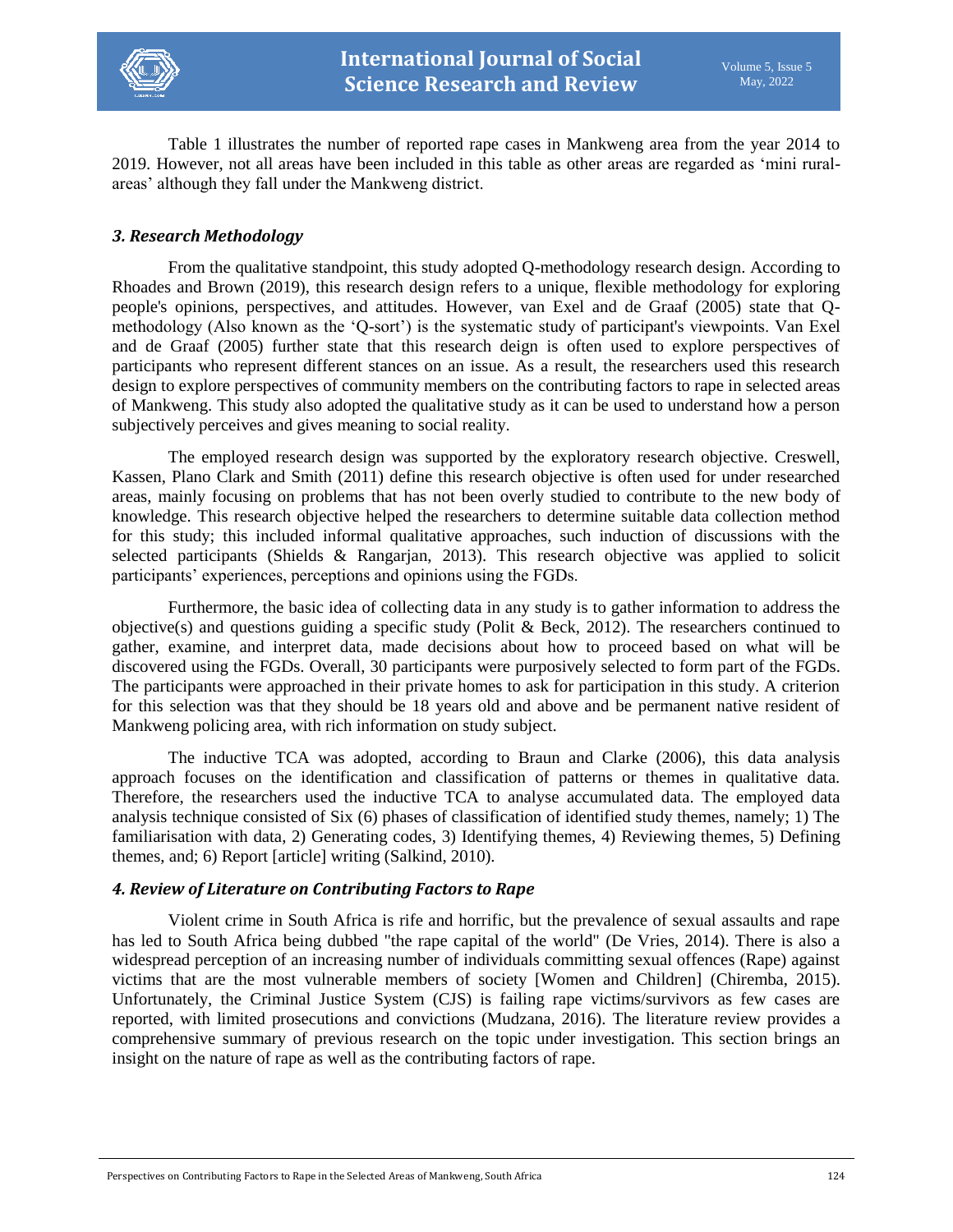

### 4.1 The probable contributing factors of rape

Based on the study conducted by Kann (2008), many men rape due to the various risky behaviours that some girls display. For instance, going home with boys after a clubbing, accepting gifts from them, and dressing in revealing clothing or even drinking alcohol. From the above statements, it appears that there is often an assumption made by the boys that by partaking in these high-risk behaviours like wearing revealing clothing or drinking alcohol that the male bought, the female is consenting to sexual relations with him. Consequently, the boys see her withdrawal prior to the act as irresponsible. In support of the contributory factors that Kann (2008) outlined, (Freccero, Harris, Carnay & Taylor, 2011), also highlight that culture and gender, to mention the Two (02) are touted as contributing factors of rape in many communities. Kann (2008) also emphasizes on peer pressure and alcohol as also being major contributing factors to rape in communities, while the Centers for Disease and Control Prevention (2019) outlines the individual, relational, community, and societal contributing factors of rape, which may also not be direct causes of rape.

### *4.2.1 Alcoholism*

Pilgrim, Ahmed, Gray, Sakasnvu, Lutalo, Naligoda, Serwadda and Wawer (2012); and Lawyer, Resnick, Bakanic, Burkett and Kilpatrick (2010) suggest that studies conducted show that there is a relationship between unreasonable consumption of alcohol and a sexual victimization. According to a study conducted by Van Decraen *et al.* (2012), alcohol has different effects on both girls and boys. He further states that when girls are drunk, they become submissive, weak, and less able to resist sex. On the other hand, men are more likely to commit rape when they have consumed excessive alcohol (Jewkes, Sikweyiya, Morrell & Dunkle, 2011). However, research findings by Elwood, Mott, Lohr and Galovski (2011) contradict with the above research findings about rape and alcoholism. According to Elwood *et al.*  (2011), there is evidence that substance abuse increases woman's risk of sexual victimisation and not alcohol. Equally, Elwood *et al.* (2011) states that alcohol problems did not predict any risk of rape occurrences.

### *4.2.2 Gender*

Gender plays a prominent role in the perpetuation of rape. Regardless of what rape it is, female gender is at a greater risk that is most likely to be raped by a male. According to Reyes and Foshee (2013); where males are perpetrators, only females perpetrate a negligible rate of rape. Rasmussen (2013) purports that children of both genders are affected by child sexual abuse as both perpetrator and victim. However, early adolescent women are at the utmost great risk of being raped (Davies, Austen & Rogers, 2011). Not to ignore that men also may suffer from rape, but the domination is mainly on women, hence the focus is mostly on women.

# *4.2.3 Parental structure*

Some of the reviewed studies examined the role that parental structure, gender, religion, attitude, and culture plays on rape. In a study conducted by Pilgrim, Ahmed, Gray, Sekasanvu, Lutalo, Nalugoda, Sarwadda and Wawer (2012), suggested that in Uganda, attitudes of young adults played a vital role, whereby their attitudes were based on parental and gender structure. Males had more positive attitudes towards rape than females. Even married girls and those living in polygamous with household husband were two times more likely to experience sexual coercion. It furthermore indicated that it was more ideal to live with a single mother because one is protected against sexual coercion than living with a stepfather in the same home.

# *4.2.4 Marital causes*

With the findings provided in previous discussions on patriarchal society that we live in, women are supposed to be submissive to men and it is of societal norm that women are inferior while men are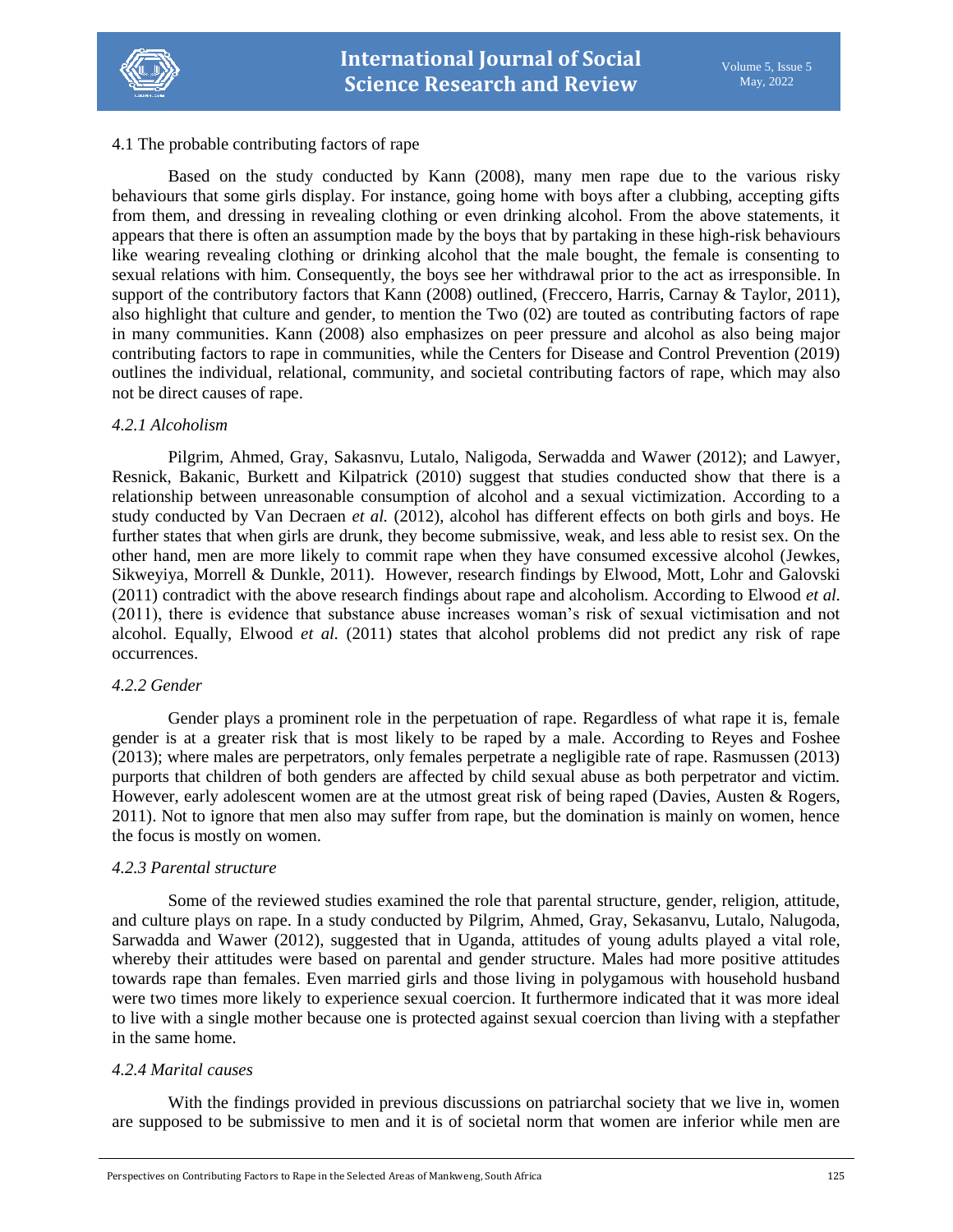

known to be superior. As such, it is also clear that the societies do accept this arrangement and would do anything to ensure that they always uphold their respect to men. With acceptance of such norms, it now become easier for men to exercise anything on women, even if it is rape because he is the 'man,' and a woman should submit to him (Cherry & Hategekimana, 2013). It is further revealed that some women are forced by their partners to have sex with them because they believe that by marrying them, they now become their own 'chattel property' (Peacock, 2013). This violent nature of sexual initiation ranges from emotional intimidation, threats to physical beatings (Cherry & Hategekimana, 2013). Moreover, inequality among men and women with men having control power over women predispose adolescent women to rape.

### *4.2.5 Normative acceptance of cultural norms and lack of awareness of what constitutes rape*

Mudzana (2016) asserts that some studies examined the role of attitudes, parental structure, religion, gender, and culture. Aderemi and Lawal (2011) suggest that attitudes of young adults or adolescents about rape are based on gender and parental structure whereby females have fewer positive attitudes towards rape than males. Likewise, adolescents raised in monogamy family have less positive attitude towards rape than those brought up in a polygamous marriage. The positive attitude of the majority towards rape result in the rape cases not reported and it being solved behind doors (Pilgrim *et al.*  2012). Oshiname, Ogunwale and Ajuwon (2013) and Van Decraen *et al.* (2012) share that girls are raped because of the normative acceptance of certain cultural norms in the society. Below are the accepted beliefs and cultural norms that contribute to rape:

- When a girl sleeps around with multiple boys, she deserves to be raped because she does not value her body, if a girl slept with a boy before, a boy can sleep with the girl again.
- A boy cannot be blamed for his actions when he gets sexually excited and cannot control himself.
- When a girl is raped when she is under the influence of a substance, it is her fault.
- When a girl accepts gifts from a boy, a boy can expect sex in return.
- A family would arrange a marriage for a girl child because they want the husband to financially support both the girl child who is the 'wife' and the family, and that is not rape (Mudzana, 2016).

While some members of the communities give in to the cultural norms and beliefs of the society, Van Decraen (2012) adds that most cultures, especially religious beliefs, do not permit girls to have sex before marriage or come into any sexual contact with another gender and girls are encouraged to preserve their virginity until marriage, therefore men do not take women seriously when they say 'No.' Often, men feel like girls want to consent to sex but are afraid of the norms or rules of the society; hence, boys believe that girls can say no to sex when they actually want it too. Society promotes the way a girl should dress and how she should cover most of her body while prohibiting wearing revealing or short garments because it is not culturally accepted and because by revealing most parts of one's body, it entices boys and they begin fantasising.

Therefore, if a girl dresses in revealing clothes and is raped, it is believed that she always wanted to be raped because she knew the correct way of dressing (Van Decraen, 2012). The research conducted in Tanzania by Abeid, Muganyizi, Olsson, Darj and Axemo (2014) reveals that the majority of young female participants were not aware of what really constitutes rape and who the perpetrators or survivors are. Thus, even if one commits what is categorised as rape legally, some people do not know that rape has occurred.

### *4.2.6 Drug use*

Like alcohol, drug use is also considered one of the contributing factors of rape because it has the same effects that alcohol have on people. Family drug problems do have a double risk to individual rape. Family drug use could be highly influential for adolescent rape as parental substance use maybe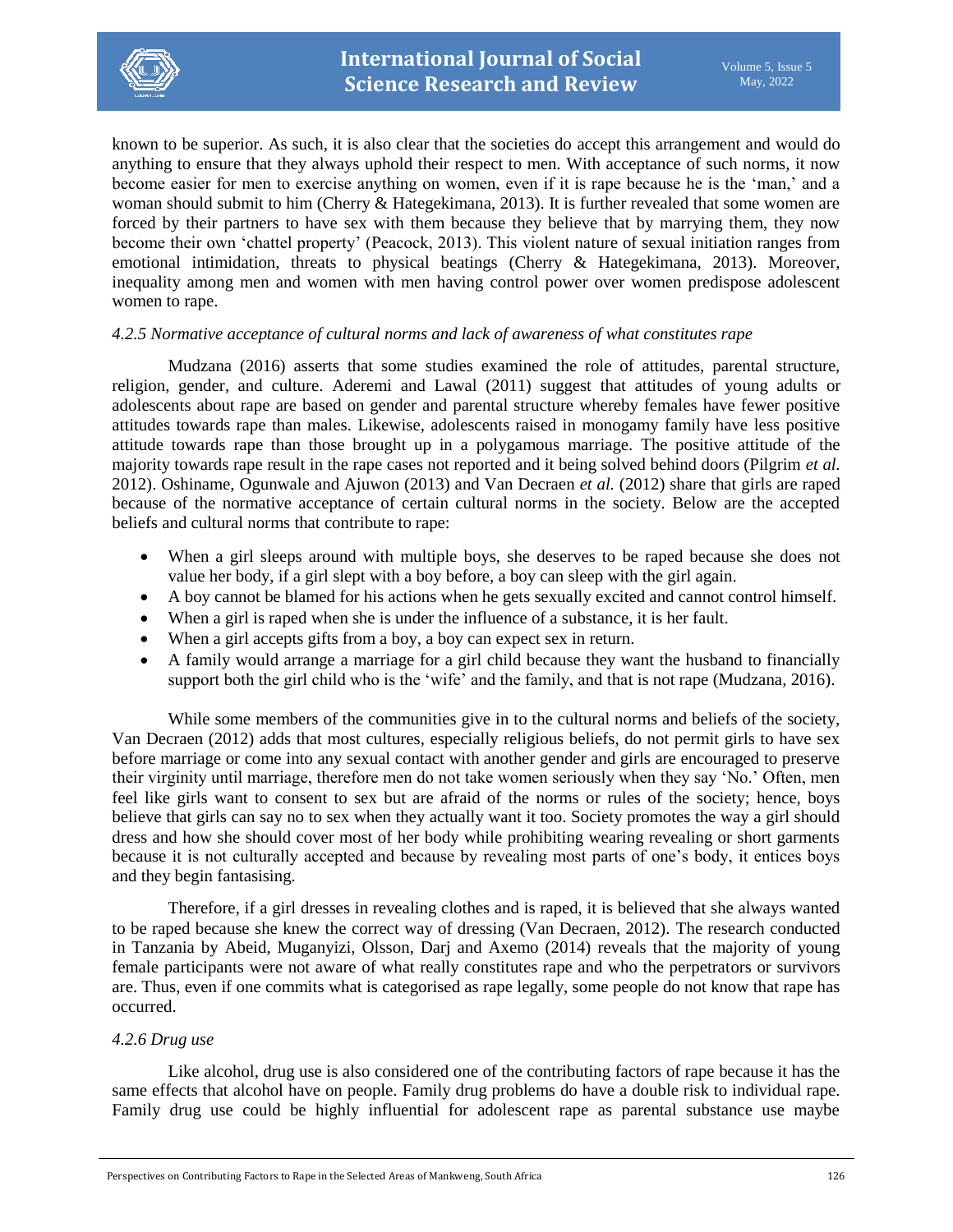

associated with less supervision, exposure to dangerous situations and poor development of social and coping skills. In fact, research shows that reported parental alcoholism and drug use increase the levels of rape (Mudzana, 2016). Furthermore, this can be someone they are dating or with whom they are acquainted or even a stranger. On the other hand, individual drug use predisposes a person to rape as the individual might have friends or partners who use drugs making them vulnerable to rape (World Health Organisation, 2015). As suggested in WHO (2015) after an initial incident of rape, adolescent's risk of subsequent incidents of rape increase more and more.

# *5. Theoretical Framework Applications*

### 5.1 Differential Risk Model

This study adopted a Differential Risk Model that was developed by Ezzat Fattah in 1991. The theory was developed based on the shortcomings of the Lifestyle/exposure Model by Hindelang, Gottfredson and Garofalo (1978), the Routine Activities Theory by Cohen and Felson (1979) and the Opportunity Model by Cohen, Kleugel and Land (1981) (Peacock, 2013). As indicated by Fattah (2000), the Differential Risk Model attempts to integrate different models into a comprehensive system, which consists of ten categories, which could influence the risk of criminal victimisation. The ten categories include the following: Opportunity, Risk factor, Motivated offenders, Exposure, Associations, Dangerous times and places, Dangerous behaviour, High-Risk activities, Defensive/ Avoidance behaviour, and Structural / Cultural process.

Peacock (2013) states that although this model highlights the categories that could assist in determining why criminal victimisation occurs, it does, however, not specifically focus on the demographics or lifestyle of the victim. It rather combines some of the elements of existing theories in the victimology field (Saponaro, 2013). Walklate (2003) stipulates the fact that the model still reflects the central influence that the model has had on victimology. Unlike the Lifestyle Exposure Model for Personal Victimisation and the Routine Activities Theory, as well as the Opportunity Model, this model correctly encapsulates the most pertinent elements of the mentioned theories (Peacock, 2013). The theory highlights the importance of socio-demographic characteristics such as age, gender, and residential areas as some of its contributing factors.

Furthermore, it reflects the importance of opportunities within particular settings. This implies that criminals/offenders often weigh up opportunities prior to the commission of a crime. In the context of this study, this model was deemed more relevant as it further reflects the importance of associations in a sense that the victim knows the potential offenders or vice versa, whether their relationship is social or professional, that it could put them at a greater risk of victimisation (Peacock, 2013). Importantly, this theory will direct the researchers to the hotspot areas in Mankweng that could place the community members at a greater risk of criminal victimisation, as Fattah (1991) notes that the Differential Risk Model rests on explanations of dangerous times and places. This is to indicate how often crimes occur, whether in the morning, at night, during the day, or on weekends at taverns and clubs, whether on the streets or at recreational areas such as parks.

# *6. Study Findings and Discussions*

This study has focused mainly on exploring the community's perceptions on contributing factors of rape in Mankweng selected areas. The gender distributions of the selected participants are shown in table 2, followed by how the data was transcribed to identify study themes. Furthermore, discussions of these themes were triangulated with the consulted literature studies, theoretical framework and empirical findings of this study.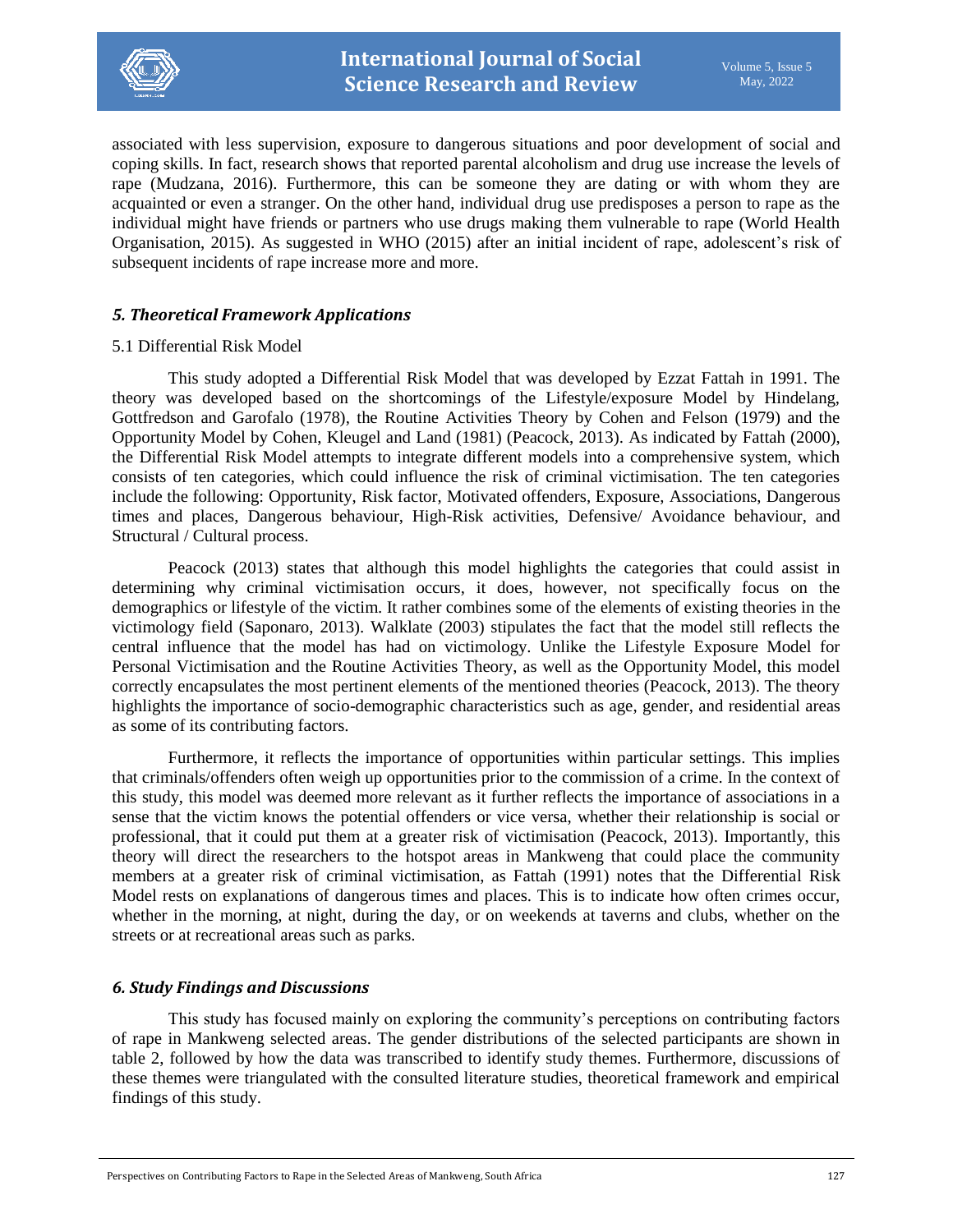| <b>Gender</b>       | <b>Females</b> | <b>Males</b> | <b>Total</b> |  |  |  |
|---------------------|----------------|--------------|--------------|--|--|--|
| Mentz ( $FGDs 1$ )  |                |              |              |  |  |  |
| Ga-Makanye (FGDs 2) |                |              |              |  |  |  |
| Ga-Thoka (FGDs 3)   |                |              |              |  |  |  |
| <b>Total</b>        | I ( )          |              |              |  |  |  |

Table 2. Gender distribution of participants

Source: Researcher's illustrations (2020-2021)

# 6.1 Process followed for transcribing of collected data

According to (De Vos, Delport, Fouché & Strydom, 2011), qualitative research is more about experiencing a specific topic or idea instead of finding objective, concrete or specific answers. Qualitative research focuses on culture, groups, and individuals, hence the research utilised. Qualitative research is measured by interviews, *FGDs*, open-ended questionnaires and direct and indirect observations. All this can make data more difficult to record and copy compared to quantitative data (Polit & Beck, 2012). The researchers were more focused on exploring the community's perceptions on the nature and contributory factors to rape. The researchers also captured and preserved the resulting data with an audio recording (Smartphone).

The FGDs conducted created important data, however, the data was unstructured and needed to be sorted and organised before the researchers could make sense of it. The researchers transcribed the data, that is, the researchers also created a text- based version of the original audios recorded. This was done to help the researchers to make patterns or themes easier to find, and to make the data easier to analyse. It also helped the researchers to preserve the accuracy and integrity of the data and to focus on observation and participants instead of note- taking. After the researchers transcribed the data in a text format, they further read through the transcriptions to conceptualise and analyse the data to conduct inductive analysis. From there, the researchers found it much easier to connect or link the data collected and write it down in a form of a study.

# 6.2 The identified study themes

Based on the responses by participants of this study, the researchers identified Four (04) study themes, which will be discussed. These themes include structural, psychological, sociocultural, and economic factors. Explanations of these themes is in table 3. The researchers believed that identification of the study themes is one of the most fundamental tasks in qualitative research. These are the features of participants' characterising community's perceptions on rape that the researchers saw as relevant to the research aim and questions.

| <b>Study objective</b> | <b>Categories</b> |                            | <b>Sub-categories</b> |                                  |
|------------------------|-------------------|----------------------------|-----------------------|----------------------------------|
| Contributing           |                   | <b>Structural Factors.</b> |                       | Gender roles.                    |
| factors to rape        | 2)                | Socio-Cultural Factors.    | 2.                    | Culture                          |
|                        | 3)                | <b>Economic Factors</b>    | 3.                    | Mistrust in the police officers. |
|                        |                   |                            | 4.                    | Secondary victimisation.         |
|                        |                   |                            |                       | Patriarchal society              |

Table 3. Identified study themes

Source: Researcher's illustration (2020-2021)

From table 3, it can be confirmed that several categories and subcategories arose from the findings to address the study aim and objectives. Rape is a type of sexual assault that usually involves sexual intercourse or any other form of sexual penetration that is carried out against an individual without that person's consent (Blondeel, De Vasconcelos, García-Moreno, Stephenson, Temmerman & Toskin 2018). This act is carried out by physical force or having sexual intercourse with someone who is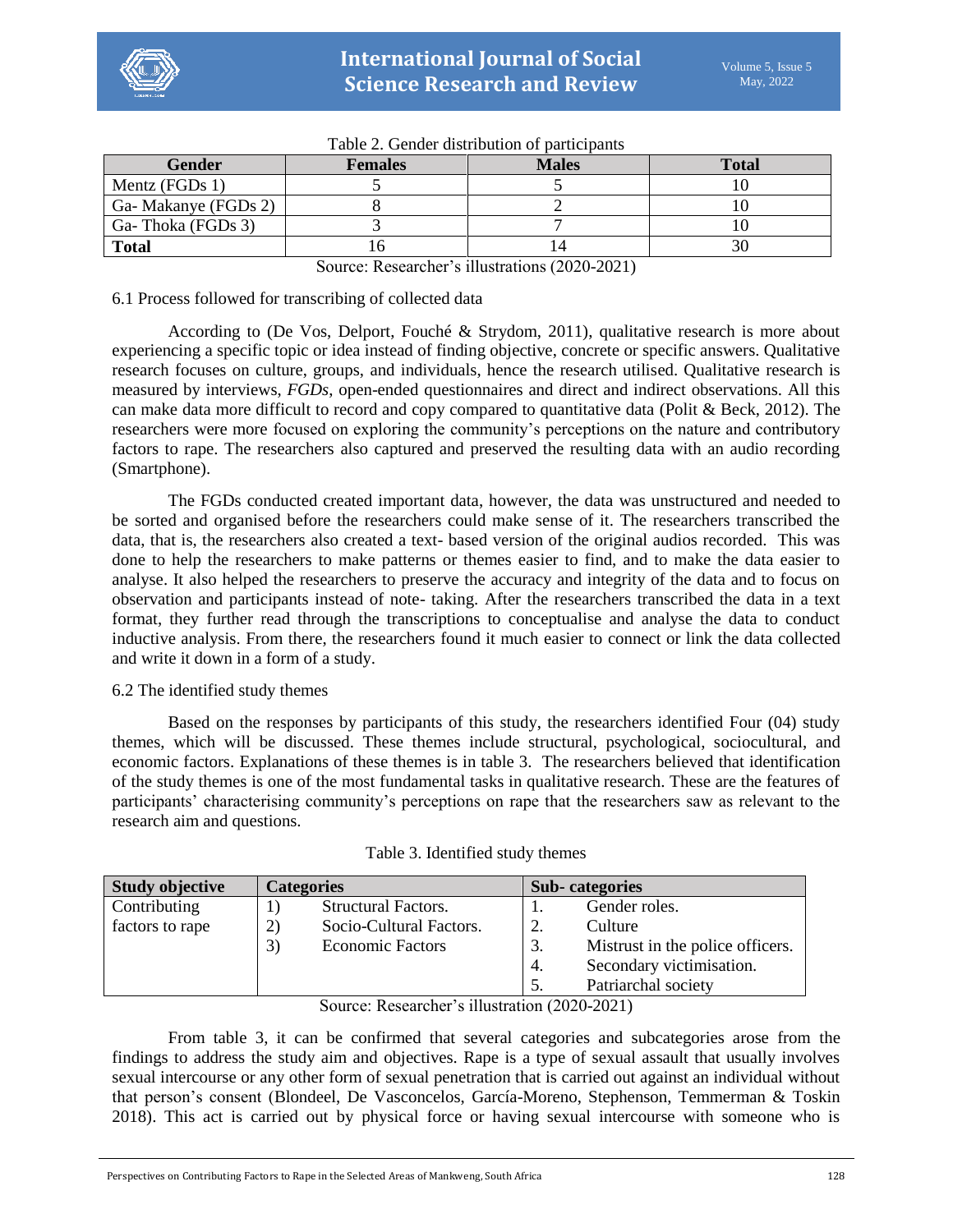

intellectually disable, unconscious or below the legal age of consent. These findings are from the Three FGDs that fitted to be part of the study. Data was gathered from three one-hour to one- hour thirty minutes focus groups conducted in February and March in each of three selected areas in Mankweng: Mentz, Ga-Makanye and Ga-Thoka. Three FGDs were conducted in each area, with participants drawn from three generic areas in Mankweng:

- A formal township (Ga- Thoka, FGD 1).
- A rural area (Mentz, FGD 2).
- A rural area outside a formal township (Ga- Makanye, FGD 3).

The total of 30 participants took part in this discussion. The participants were recruited by purposive sampling and were approached in their homes and asked to participate in the study. Most were between the ages 19 and 30, which the eldest was in the early forties. A criterion for selecting participants was that they were 18 years and above and a second criterion was that they lived in those Mankweng selected areas as they would be able to relate to whatever is happening in those areas. Of the 30 that participated, only a few were open to the topic and participated in the discussion on the nature of rape. Some of those that did not participate, reported that they were a bit shy to talk openly about rape but as we moved to the second discussion, they got comfortable and started to engage.

Apart from that, the discussion opened quite well, and the participants welcomed the researchers into their communities. Questions were asked in both English and Northern Sotho and the participants were at liberty to respond in whichever language they were comfortable with. The researchers allowed the discussion to develop naturally, however, some participants dominated more than the others. The researchers received the warmest welcome from all participants from different areas. The following questions were asked during the FGDs (The motivations for framing these questions are given herewith):

 **What are the contributory factors of rape in Mankweng?** The intention was for the participants to provide their viewpoints on the factors that they think could contribute to rape in their areas. In this section, the researchers presents primary findings (Discussion of the findings is done in a separate section based on the identified study themes in table 3). For the most part, the findings were similar across all FGDs, regardless of the area of residence.

# *6.2.1 The possible contributing factors to rape in the selected areas of Mankweng*

The researchers went on to find out from the participants what kind of challenges they encounter in addressing rape in their areas. The same number of participants was intact as the discussion moved from the first theme to the second one. Most participants engaged more in the second theme than the first one. The second theme discussed the possible contributing factors, namely: Structural, socio-cultural, and economic, as discussed below:

### **Structural factors**

In this study, structural factors have shown to be the most contributing factor that contributes to rape. The focus according to residents of Mentz, Ga- Makanye and Ga- Thoka was on the CJS. As indicated by the following verbatim expression, some of the selected participants indicated that they do not believe in the CJS as they feel like it is an entire joke to community and the country.

*"How is it possible for a person to be accused of rape and be walking in the same streets with the victim the following day? We can start there before we go any further. How do we trust the system that favors the accused/ perpetrator more than the victim?* **(Mentz, A rural area, FGD 2)**

This showed frustration and anger on participants, and they failed to understand how possible it is for an accused person on rape to be let out on bail. Participants also went on to discuss how it increases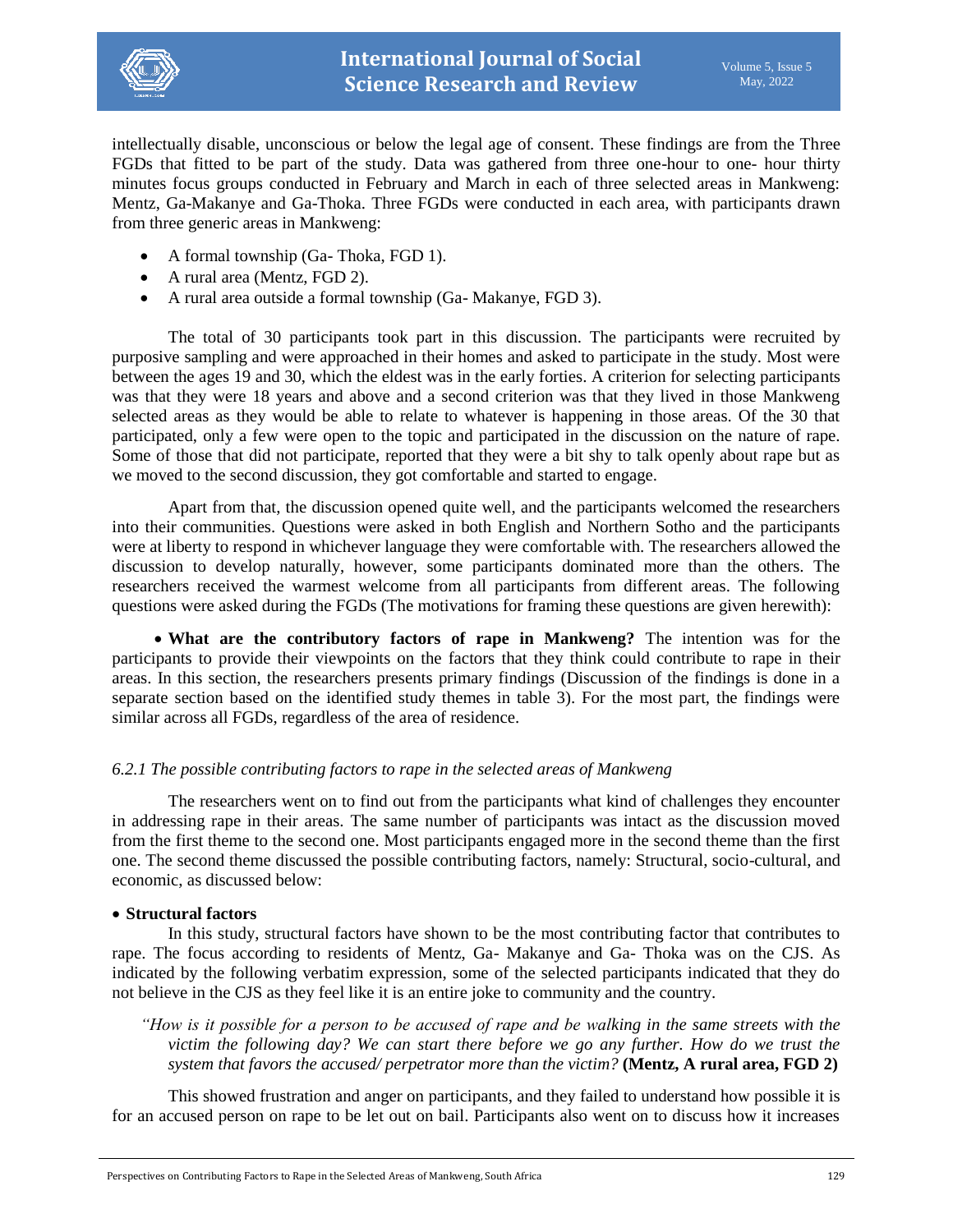

the chances of secondary victimization to the victim. The theoretical framework confirms this finding as stated by Peacock (2013) in paragraph 5.1 of this study by stating that, associations in a sense that the victim knows the potential offenders or vice versa, whether their relationship is social or professional, it could put them at a greater risk of victimisation.

Participants also felt like it was not fair for all the attention to be diverted to the accused/ perpetrator instead of the victim. The others further went on to mention that the CJS is so inclined to 'criminals' and the name says it all 'The CJS'. They reported that there is almost no justice for rape victims. One lady from the FGDs 1, went on to provide an explanation of what had happened to one of her closest friends, quoted verbatim:

*"She went to the police station to report a rape case as she believed that she would get all the help she needs. Instead, when she got there, the police officers made a deal with her that when they get to the accused, she should demand a certain amount of money in order for her to not report the case. The two police officers reassured her that they will pressurize and ensure that the accused pays up that amount so that they can split it amongst the three of them (deep sigh). Indeed, she got there and demanded that amount of money and with the threats from the police officers, the accused paid the money. After splitting the money, one of the police officers asked the lady out and that is how they ended up being an item even though he has a family. How many rape cases go unreported because of such things?(The participant said all this with teary eyes)"***(Ga- Thoka, A formal township, FGD 1)**

This finding reads with paragraph 4 of this study when Mudzana (2016), revealed that unfortunately, the CJS is failing rape victims/survivors as few cases are reported, with limited prosecutions and convictions. The participants continued to relate with this statement as they found it extremely ridiculous for the police officials to receive material things in exchange of an accused person's freedom. It was deemed as unfair and corrupt. While other participants reported how CJS was a joke, some spoke of how they got secondary victimised when they decide to go and report cases. This verbatim expression offer more explanation on this discourse:

*"I remember how I got mugged and went straight to the police station in December. When I got to the station, there was a lady with a similar case to mine. I was so amused by how I got a different treatment from hers and kept on myself how that was possible. She got all the attention, and they even took her to the back offices in order for her case to be assigned to a specific police officer. I was asked by the other officer, how it is that I got mugged when I was a man, I should fight back and continued having her glass of cold- drink. So, the question is if a case of theft is being handled in that manner how about rape? Should men even bother reporting it?"* **(A formal township, Ga-Thoka, FGD 1)**

This expressed views by the participants reads with paragraph 4 of this study when (Mudzana, 2016) revealed that rape is a serious crime, but the CJS seems to be failing rape victims as few cases are reported and only a limited prosecutions and convictions are made. The participants repeatedly shown that too often the victim have been the "forgotten person" in the CJS.

# **Socio- cultural Factors**

Sexual assault such as rape is a major issue that affects women in world. It occurs within homes, schools, workplaces and even churches. As the literature covered the scope or nature of rape, it has also shown that gender and culture play a significant role in our lives and has also shown to be an emerging factor that contributes to rape. It has been embedded within culture that women are lesser than men are and viewed as inferior. It has also been normalised that women should bear the responsibility and blame themselves for their assault rather than the attacker. The participants agreed with each other and said, as the quoted verbatim below: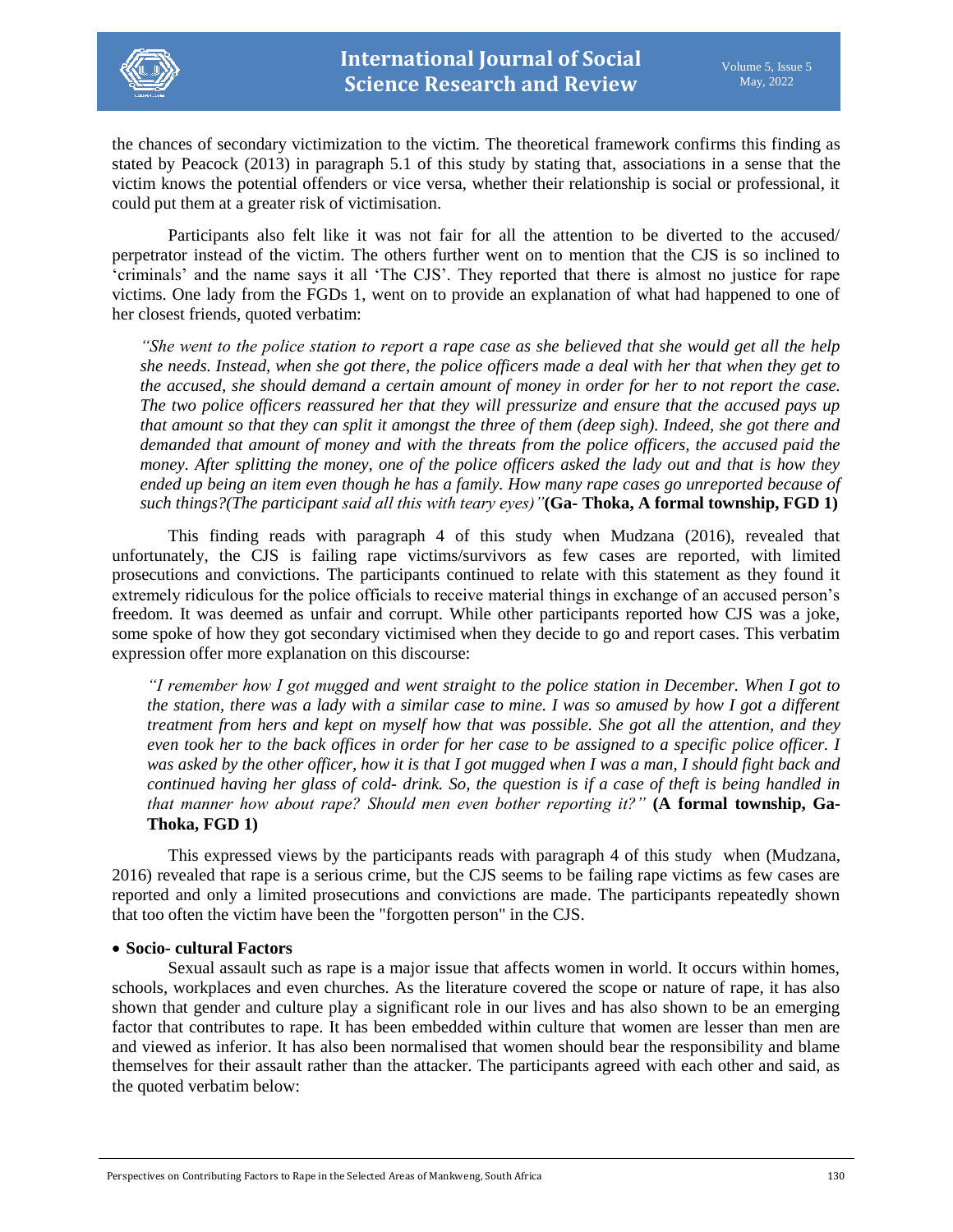

*"Culture has the power to shape us on who we become in the future. If you live in a culture where a man is the only one seen as a superior being who provides for the family and sets rules in the family, it is more likely that female children will grow to give their boyfriends/ husbands power over them and male children are more likely to follow their father's footsteps. There are greater chances for such families to even be abused and not even be aware of the abuse because they grew in an environment whereby women were required to be submissive to men".* **(Ga- Makanye, A rural area outside a formal township, FGD3)**

The literature respectively confirms this finding as stated by (Oshiname *et al*. 2013) in paragraph 4.2.5 of this study by indicating that rape continues to prevail and yet not reported because of the cultures that people come from. They further state that, it is a problem that is under- recognised due to the tacit cultural normalisation of sexual coercion in intimate relationships. This is what participants had to say, quoted verbatim example:

*"It is sad that women have to settle in relationship where they are sexually abused simply because they do not have any means to provide for their needs, and so they depend on their partners for such. I want to believe that there is a certain percetange on women who get raped daily, and they will not come forth to report it because they are provided by their partners. How will they survive if they send 'the provider' to prison? It is an ongoing thing for as long as there is a high rate of unemployment in our country."* **(Mentz, A rural area, FGD 2)**

The literature confirms these findings as stated by Jewkes (2002) in paragraph 1 of this study, who indicated that poverty and unemployment make most black females to settle in unwanted relationships because of the money that they are given by their unwanted partners. There are also some cultures that allows a girl child to be sold to older men for financial benefits against the will of the child. In support of the given submission, one of the participants went on to states in verbatim:

*"I do not think that some women are aware that they experience rape because of how they were brought up. I always knew in my upbringing that there is a saying that goes by ''le ge mosadi a kwata, ga a kwate ka mmele' which is translated to 'even if a woman gets mad at her husband, her body is still her husband's'. So, we are also brought up in a cultures that allow for such and I think this is also one of the factor that might contribute to rape in deeply rooted cultured societies".* **(Ga-Makanye, A rural area outside a formal township, FGD 3)**

This expressed views by the participants also reads with Van Decraen *et al.* (2012) in paragraph 4.2.5 of this study by revealing that the family would arrange a marriage for a girl child because they want the husband to financially support both the girl child who is the 'wife' and the family. A number of participants reported that because of these socio- cultural factors, some people are not even aware that they are sexually victimised due to how were raised in their families and societies. Participant strongly felt that they still live in a patriarchal society whereby men still lead and claim all the power in the households.

# **Economic factors**

Some participants do think that men sexually abuse men because they believe that after paying the dowry, a man has full ownership of the woman. Women also tend to overlook that because they might be from the rooted cultured families that holds of the same belief. This is what one participant with support of others had this to say in verbatim:

*"Marriages and relationships are supposed to be a beautiful thing whereby two people come together for the purpose of love. We were taught from a young age that when a man pays dowry (Lobola) for a woman, the man has full ownership over that woman, and I think this is what brings about high rates of rape rates".* **(A formal township, Ga- Thoka, FGD1)**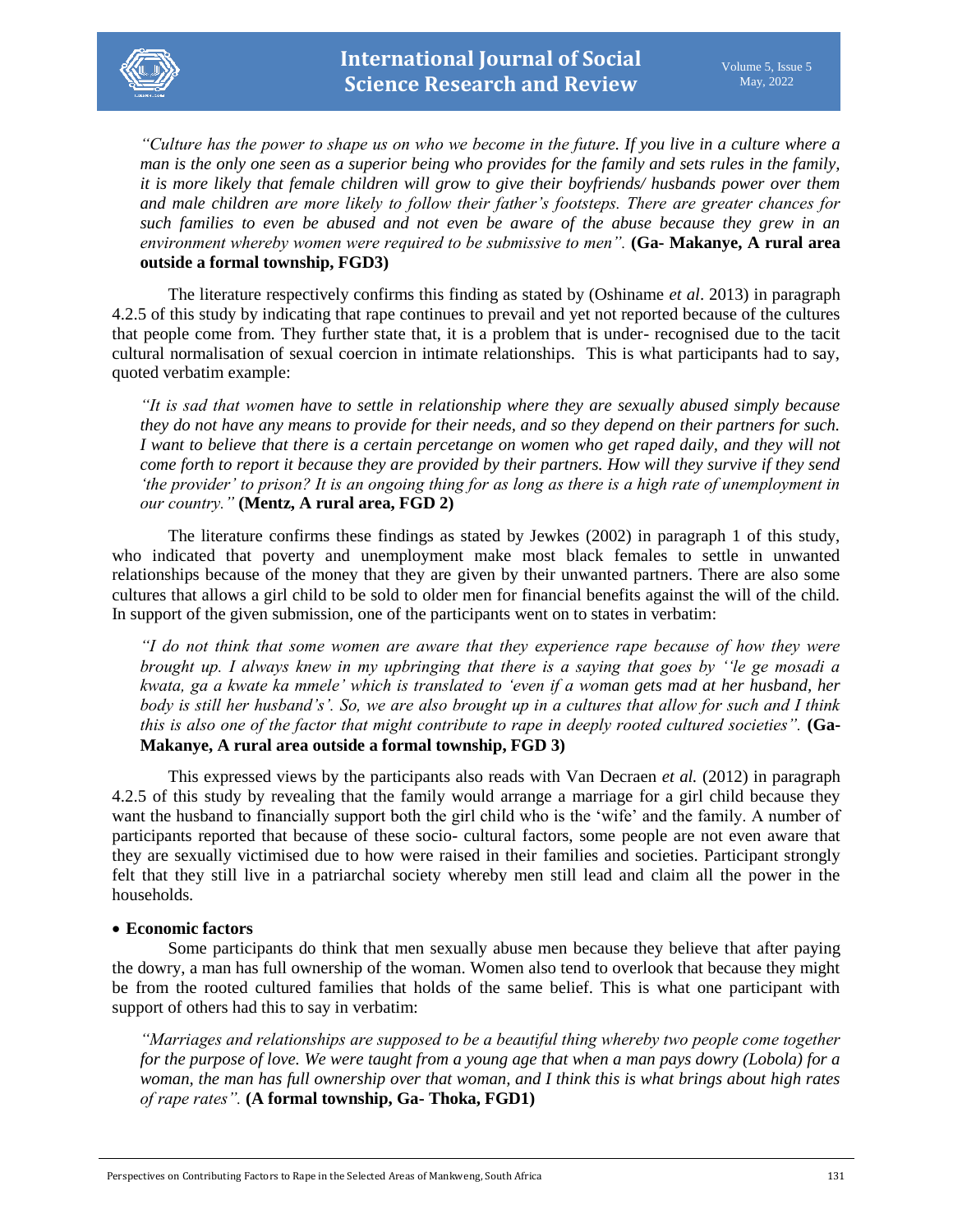

According to the participants, economic factors do not differ much from socio- cultural factors because it is mainly based on, superiority and chattel property. These findings read with the study of Jewkes (2002) in paragraph 1 of this study, when it was revealed that poverty and unemployment are one of the factors amongst others that have shown to expose females to socio- economic vulnerability as engaging in transactional sex. While individuals engaging in transactional sex end up getting raped and afraid to seek help, others are forced into marriages where the man will be able to support the girl child and her family as well.

### *Conclusions and Recommendations*

In conclusions, this study affirms that rape has always been a part our societies, but some people do not report it because of myths that surround rape. Rape can happen to anyone, but it is most common to happen to women. Although there may be different definitions to rape, there has been an agreement that rape involves sexual intercourse or other forms of sexual penetration carried out against a person without that person's consent. Rape and sexual assault have been a growing epidemic all around the world and people choose to not report it because of their unemployment status and acceptance of rape in their communities or cultures.

Recommendations on the possible contributing factors of rape

Regarding rape in Mankweng selected areas, the researchers noted that there are no campaigns that community members are aware of that educate them about rape. The researcher also notes that people cannot tackle a problem whereas they do not know the definition of a specific term. Therefore, the researcher makes specific recommendations that people should be learned and understand what constitutes rape for them to be able to tackle the issue of rape in their area.

 *Awareness programmes and campaigns:* While conducting this study; the researchers saw that rape is a very difficult topic to address due to multitude of myths and misinformation the communities have on the topic. Some people believe that women indirectly ask to be raped because of how they behave or dress. The researchers recommends that there be programmes and campaigns put in place and hosted every month to educate the community members of the topic of rape and what it entails. The community members should be enlightened on the possible factors contributing to rape and the effects that rape both on the individual and on the community.

# *References*

- Abeid, M., Muganyizi, P., Olsson, P., Darj, E & Axemo, P. (2014). Community perceptions of rape and child sexual abuse: a qualitative study in rural Tanzania. *BMC International Health and Human Rights*, *14*(1), pp.1-13. [https://doi.org/10.1186/1472-698X-14-23.](https://doi.org/10.1186/1472-698X-14-23)
- Aderemi, I.A & Lawal, A.M. (2011). Attitudes towards rape among Nigerian young adults: the role of gender, parental family structure and religiosity. *Gender and Behaviour,* 9 (2): 3886-3896. [https://hdl.handle.net/10520/EJC34708.](https://hdl.handle.net/10520/EJC34708)
- Blondeel, K., De Vasconcelos, S., García-Moreno, C., Stephenson, R., Temmerman, M & Toskin, I. (2018). Violence motivated by perception of sexual orientation and gender identity: a systematic review. *Bulletin of the World Health Organisation*, 96(1): 29. https://doi.org[/10.2471/BLT.17.197251.](https://dx.doi.org/10.2471%2FBLT.17.197251)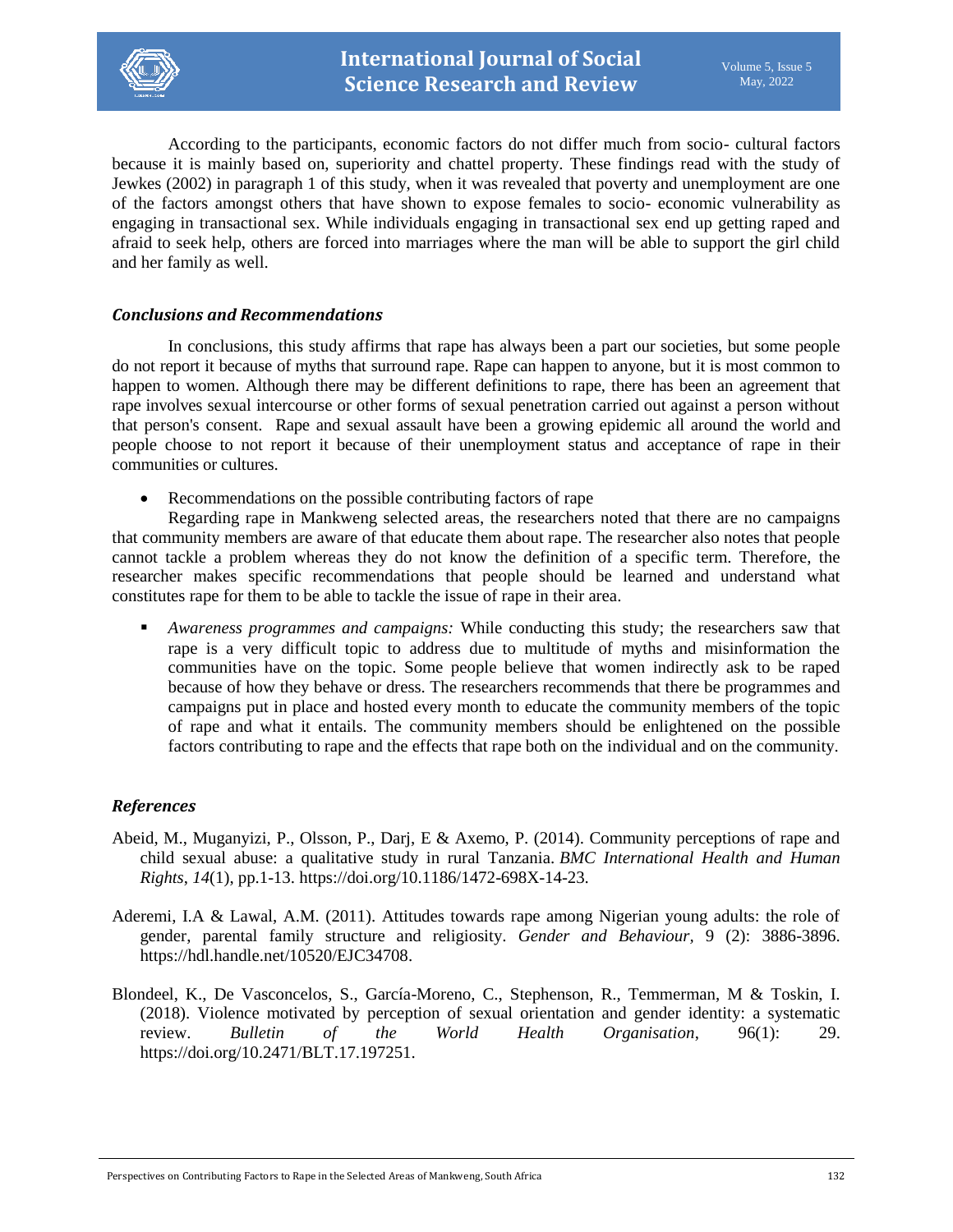

- Braun, V & Clarke, V. (2014). What can "Thematic analysis" offer health and wellbeing researchers? *International Journal of Qualitative Studies on Health and Well-being*, 9(1): 1-2. <https://doi.org/10.3402/qhw.v9.26152>
- Burke, A. (2019). *Abnormal psychology: A South African perspective*. 3<sup>rd</sup> Edition. Cape Town, South Africa: Oxford University Press Southern Africa.

Census South Africa. (2011). *Mankweng population*. [https://census2011](https://census2011/) ...

- Centers for Disease Control and Prevention. (2020). *Violence prevention*. [https://www.cdc.gov/violenceprevention/sexualviolence/riskprotectivefactors.html.](https://www.cdc.gov/violenceprevention/sexualviolence/riskprotectivefactors.html)
- Cherry, J & Hategekimana, C. (2013). Ending gender-based violence through grassroots women's empowerment: Lessons from post-1994 Rwanda. *Journal of Men and Violence*, 27(1), 100-113. [https://doi.org/10.1080/10130950.2013.793895.](https://doi.org/10.1080/10130950.2013.793895)
- Chiremba, W. (2015). Understanding sex offending in Namibia: A preliminary analysis. *Acta Criminologica: African Journal of Criminology and Victimology*: 1, 62-81.
- Cowan, G. (2000). Beliefs about the causes of four types of rape. *Sex Roles*, 42(9), 807-823. [https://doi.org/10.1023/A:1007042215614.](https://doi.org/10.1023/A:1007042215614)
- Daruwalla, N, Machchhar, U, Pantvaidya, S, D'Souza, V, Gram, L, Copas, A & Osrin, D. (2019). Community interventions to prevent violence against women and girls in informal settlements in Mumbai: The SNEHA-TARA pragmatic cluster randomised controlled trial. *Trials*. 20(1): 1-12. [https://doi.org/10.1186/s13063-019-3817-2.](https://doi.org/10.1186/s13063-019-3817-2)
- Davies, M, Austen, K & Rogers, P. (2011). Sexual preference, gender and blame attributions in adolescent sexual assault. *The Journal of Social Psychology* 15 (5): 592-607. [https://doi.org/10.1080/00224545.2010.522617.](https://doi.org/10.1080/00224545.2010.522617)
- De Vos, AS, Delport, CSL, Fouché, CB & Strydom, H. (2011). Research at grass roots*: A primer for the social science and human professions*. Hartfield: Van Schaik Publishers.
- De Vries, H, Eggers, SM, Jinabhai, C, Meyer-Weitz, A, Sathiparsad, R & Taylor, M. (2014). Adolescents' beliefs about forced sex in KwaZulu-Natal, South Africa: *Archives of Sexual Behaviour*, 43(6): 1087-1095. [https://doi.org/10.1007/s10508-014-0280-8.](https://doi.org/10.1007/s10508-014-0280-8)
- Elwood, LS, Mott, J, Lohr, JM & Galovski, TE. (2011). Secondary trauma symptoms in clinicians: A critical review of the construct, specificity, and implications for trauma-focused treatment. *Clinical Psychology Review,* 31(1): 25-36. [https://doi.org/10.1016/j.cpr.2010.09.004.](https://doi.org/10.1016/j.cpr.2010.09.004)
- Fattah, E.A. (2000). Victimology Today: Recent theoretical and applied developments. *Resource Material Series,* 6:60-70.
- Fattah, E.A. (2000). Victimology: Past, present and future. *Criminologie,* 33: 17-46. [https://doi.org/10.7202/004720ar.](https://doi.org/10.7202/004720ar)
- Faull, A. (2011). Corruption in the South African Police Service: Civilian perceptions and experiences. *Institute of Security Studies,* (226): 24.<https://hdl.handle.net/10520/EJC48894>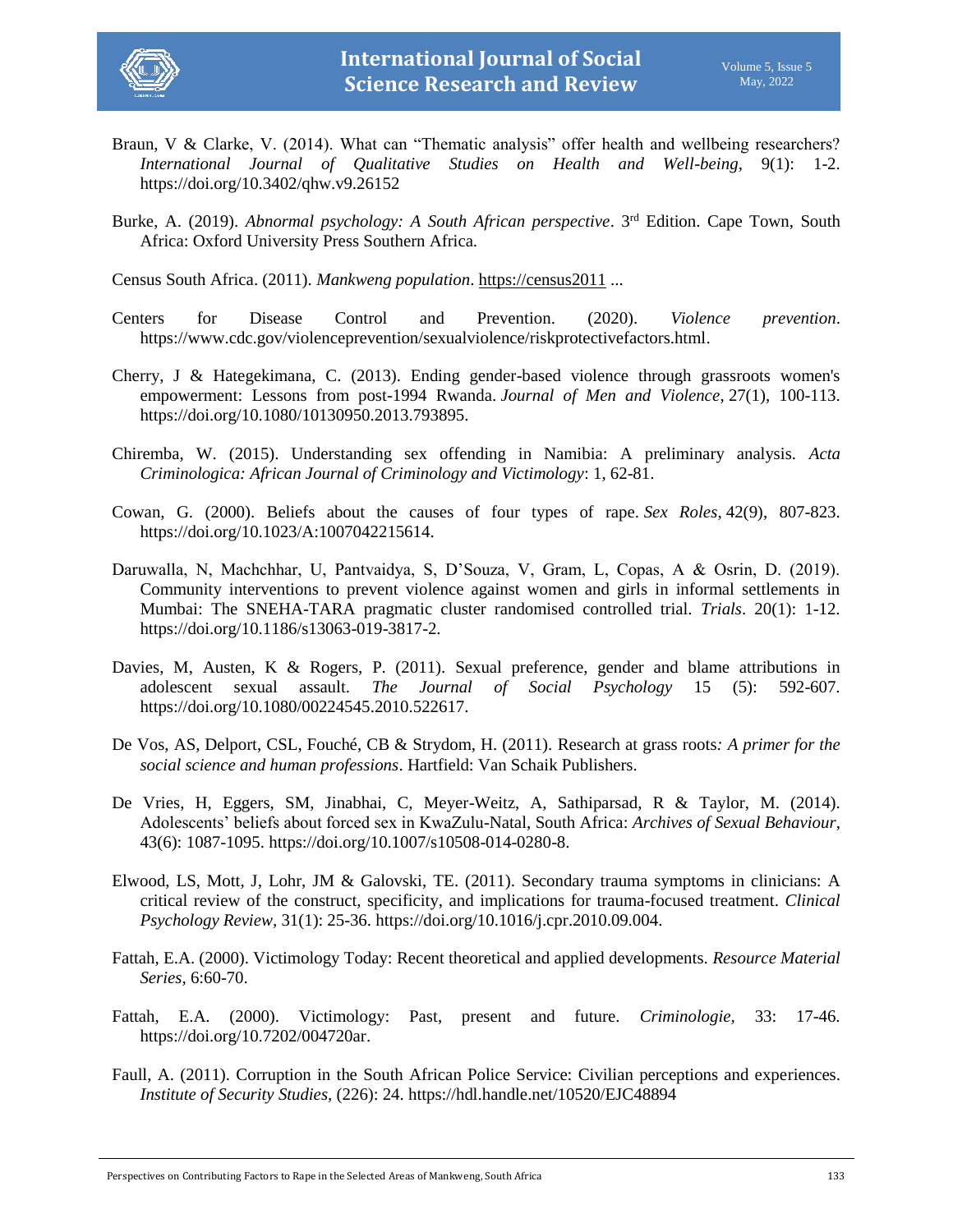

- Freccero, J., Harris, L., Carnay, M & Taylor, C. (2011). Responding to sexual violence: Community approaches. California: Human Rights Center.
- Ghanotakis, E., Bruins, M., Peacock, D., Redpath, J & Swart, R. (2007). Stop prison rape in South Africa. *Agenda*, 21(74), 68-80. DOI: [10.1080/10130950.2007.9674878.](https://doi.org/10.1080/10130950.2007.9674878)
- Hindelang, M.J., Gottfredson, R & Garofalo, J. (1978). *Victims of personal crime: An empirical foundation for a theory of personal victimisation*. Cambridge, MA: Ballinger.
- Jewkes, R. (2002). Intimate partner violence: causes and prevention. *Lancet,* 359(9315): 1423-1429. [https://doi.org/10.1016/S0140-6736\(02\)08357-5.](https://doi.org/10.1016/S0140-6736(02)08357-5)
- Jewkes, R. (2002). Preventing sexual violence: A rights-based approach. *Lancet,* 360 (9339): 1092-1093. [https://doi.org/10.1016/S0140-6736\(02\)11135-4.](https://doi.org/10.1016/S0140-6736(02)11135-4)
- Jewkes, R., Sen, P & Garcia- Moreno, C. 2002. *Sexual violence: Word report on violence and health.* Geneva: World Health Organisation.
- Jewkes, R., Sikweyiya, Y., Morrell, R & Dunkle, K. (2011). Gender inequitable masculinity and sexual entitlement in rape perpetration South Africa: findings of a cross-sectional study. *PloS one*, 6(12): 29. [https://doi.org/10.1371/journal.pone.0029590.](https://doi.org/10.1371/journal.pone.0029590)
- Kann, L. (2008). *A dangerous game: Male adolescents' perceptions and attitudes towards sexual consent*. Unpublished Master of Arts: Community based-counselling. Johannesburg: University of Witwatersrand.
- Lawyer, S, Resnick, H, Bakanic, V, Burkett, T & Kilpatrick, D. (2010). Forcible, drug-facilitated, and incapacitated rape and sexual assault among undergraduate women. *Journal of American College Health*, 58(5): 453-460.<https://doi.org/10.1080/07448480903540515>
- Mudzana, P.S. (2016). *Factors contributing to non-reporting of rape by school going adolescents in Matsulu Township of South Africa*. Unpublished Master of Arts: Nursing Science. Pretoria: University of South Africa.
- Mukanangana, F, Moyo, S, Zvoushe, A & Rusinga, O. (2014). Gender based violence and its effects on women's reproductive Health: The case of Hatcliffe, Harare, Zimbabwe. *African Journal of Reproductive Health*, 18(1): 110-122.
- Oshiname, F.O, Ogunwale, A.O & Ajuwon, A.J. (2013). Knowledge and perceptions of date rape among female undergraduates of a Nigerian university. *African Journal of Reproductive Health*, 17(3): 137- 148.
- Peacock. R (Editor). (2013). *Victimology in South Africa.* 2nd Edition. Hartfield: Van Schaik.
- Pilgrim, N.A, Ahmed, S., Gray, R.H., Sekasanvu, J., Lutalo, T., Nalugoda, F.K., Sarwadda, D & Wawer, M.J. (2012). Sexual coercion among adolescent women in Rakai Uganda: does family structure matter? *Journal of Interpersonal Violence*, 20 (6) 1289-1313. [https://doi.org/10.1177/0886260512468246](https://doi.org/10.1177%2F0886260512468246)
- Polit, DF & Beck, CT. (2008). *Nursing research: Generating and assessing evidence for nursing practice*. 8<sup>th</sup> Edition. Philadelphia: Lippincott Williams and Wilkins.